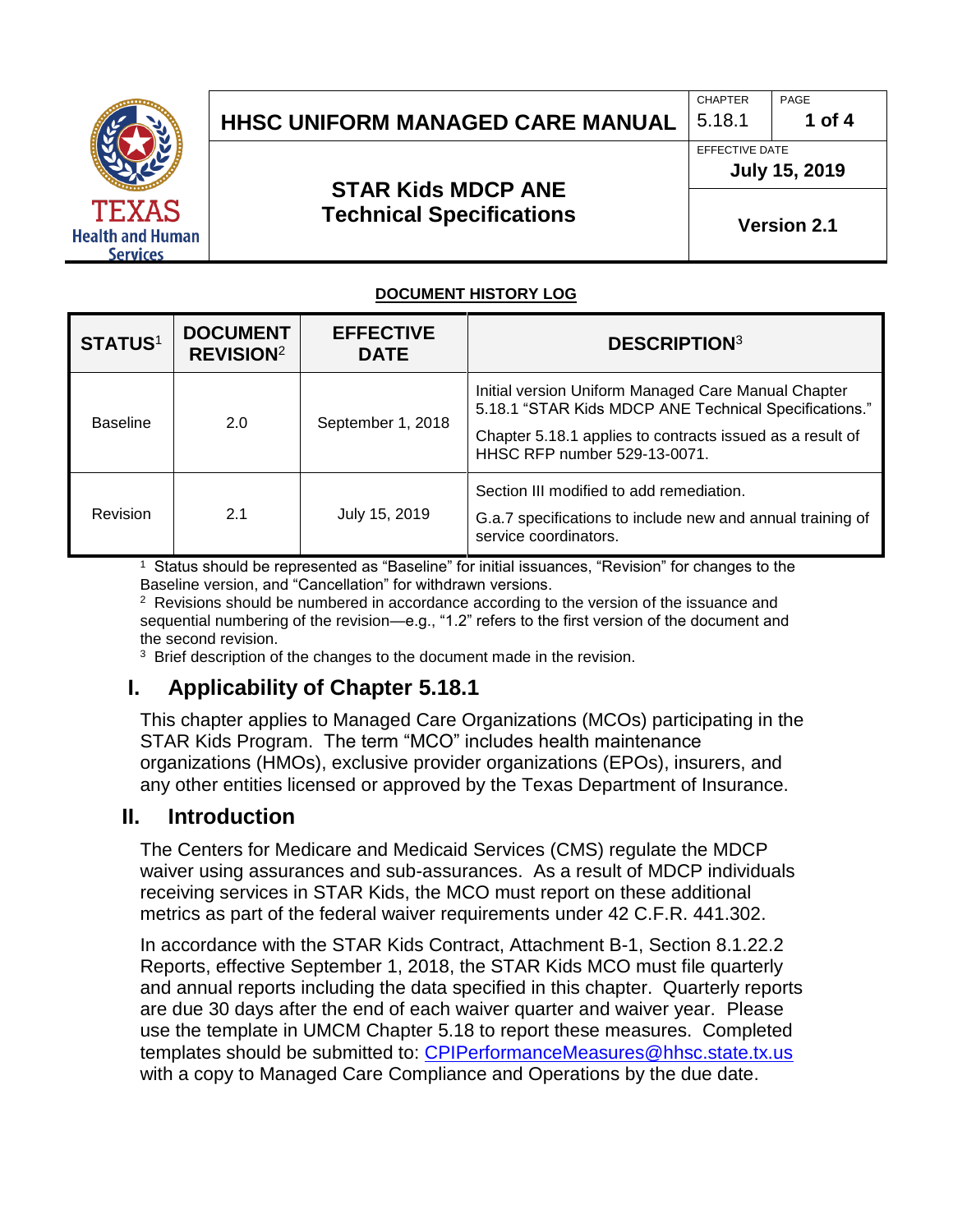

# **HHSC UNIFORM MANAGED CARE MANUAL**  $\begin{bmatrix} 5.18.1 \end{bmatrix}$  2 of 4

#### **STAR Kids MDCP ANE Technical Specifications**

CHAPTER **PAGE** 

EFFECTIVE DATE **July 15, 2019** 

**Version 2.1**

# **III. STAR Kids MDCP ANE Technical Specifications**

| Domain:                                | Health and Welfare (G.a.7)                                                                                                                                                                                                                                                                                                                                         |
|----------------------------------------|--------------------------------------------------------------------------------------------------------------------------------------------------------------------------------------------------------------------------------------------------------------------------------------------------------------------------------------------------------------------|
| <b>Performance Measure:</b>            | Number and percent of MDCP Service Coordinators<br>trained on recognizing and reporting abuse, neglect,<br>exploitation, and unexplained death.                                                                                                                                                                                                                    |
| <b>Numerator:</b>                      | Number of MDCP Service Coordinators trained on<br>recognizing and reporting abuse, neglect, exploitation, and<br>unexplained death. Please include MDCP service<br>coordinators completing initial or annual trainings on ANE<br>and unexplained death in this reporting period.                                                                                   |
| <b>Denominator:</b>                    | Number of MDCP Service Coordinators. Please include<br>MDCP Service Coordinators who required initial as well as<br>annual training during this reporting period.                                                                                                                                                                                                  |
| <b>Data Source Identified:</b>         | MCO Reported. Use the UMCM Chapter 5.18 Critical<br>Incidents and Abuse, Neglect, and Exploitation Quarterly<br>Report template.                                                                                                                                                                                                                                   |
| Sampling and<br><b>Stratification:</b> | 100% sample of new or annual MDCP STAR Kids Service<br>Coordinators requiring training. For the annual report,<br>please compile the 4 quarters to reflect a total of MDCP<br>Service Coordinators trained during the year (for<br>numerator) over those MDCP service coordinators who<br>needed (initial or annual) training during the year (for<br>denominator) |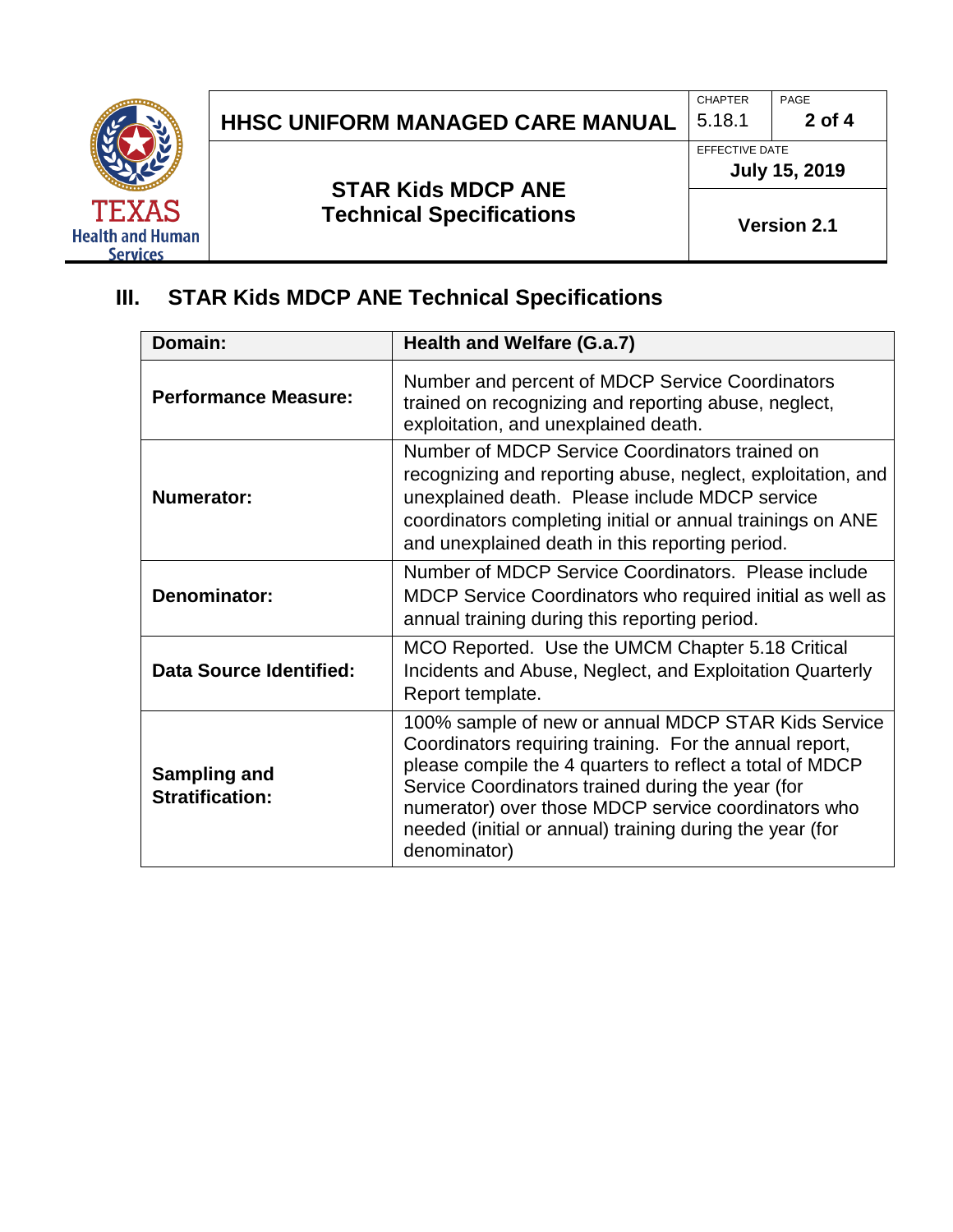

### **HHSC UNIFORM MANAGED CARE MANUAL**  $\begin{bmatrix} 5.18.1 \end{bmatrix}$  3 of 4

### **STAR Kids MDCP ANE Technical Specifications**

EFFECTIVE DATE **July 15, 2019** 

CHAPTER **PAGE** 

**Version 2.1**

| Domain:                                         | Health and Welfare (G.a.7)                                                                                                                                                                                                                                                                                                                                                                                                                                                                                                                                                           |
|-------------------------------------------------|--------------------------------------------------------------------------------------------------------------------------------------------------------------------------------------------------------------------------------------------------------------------------------------------------------------------------------------------------------------------------------------------------------------------------------------------------------------------------------------------------------------------------------------------------------------------------------------|
| <b>Remediation:</b>                             | For measures scoring less than 100%, please provide<br>remediation details by placing an 'x' beside each action<br>taken to correct non-compliance. If steps were taken that<br>are not included on the template, please place an 'x' by<br>"other" and indicate in the email submission to<br>CPIPerformanceMeasures@hhsc.state.tx.us the<br>remediation reason. If "Training provided late" is selected<br>as a reason, please include in the email submission to<br>CPIPerformanceMeasures@hhsc.state.tx.us the number<br>of service coordinators who attended the late training. |
| <b>Frequency of Data</b><br><b>Aggregation:</b> | <b>Quarterly and Annually</b>                                                                                                                                                                                                                                                                                                                                                                                                                                                                                                                                                        |
| <b>First Reporting Period:</b>                  | 9/1/2018 - 11/30/2018, due 12/30/2018                                                                                                                                                                                                                                                                                                                                                                                                                                                                                                                                                |
| <b>Ongoing Reporting</b><br><b>Periods:</b>     | Quarterly by waiver year, reported 30 days after the end of<br>each quarter. Annually by waiver year, reported 30 days<br>after the end of each waiver year. The denominator should<br>include all MDCP Service Coordinators due for training<br>(new or annual) in the reporting period.                                                                                                                                                                                                                                                                                            |

| Domain:                     | Health and Welfare (G.a.8)                                                             |
|-----------------------------|----------------------------------------------------------------------------------------|
| <b>Performance Measure:</b> | Number and percent of cases of confirmed ANE<br>allegations remediated by the Provider |
| <b>Numerator:</b>           | Number of confirmed ANE allegations remediated by the<br>Provider.                     |
| Denominator:                | Number of cases of confirmed ANE.                                                      |